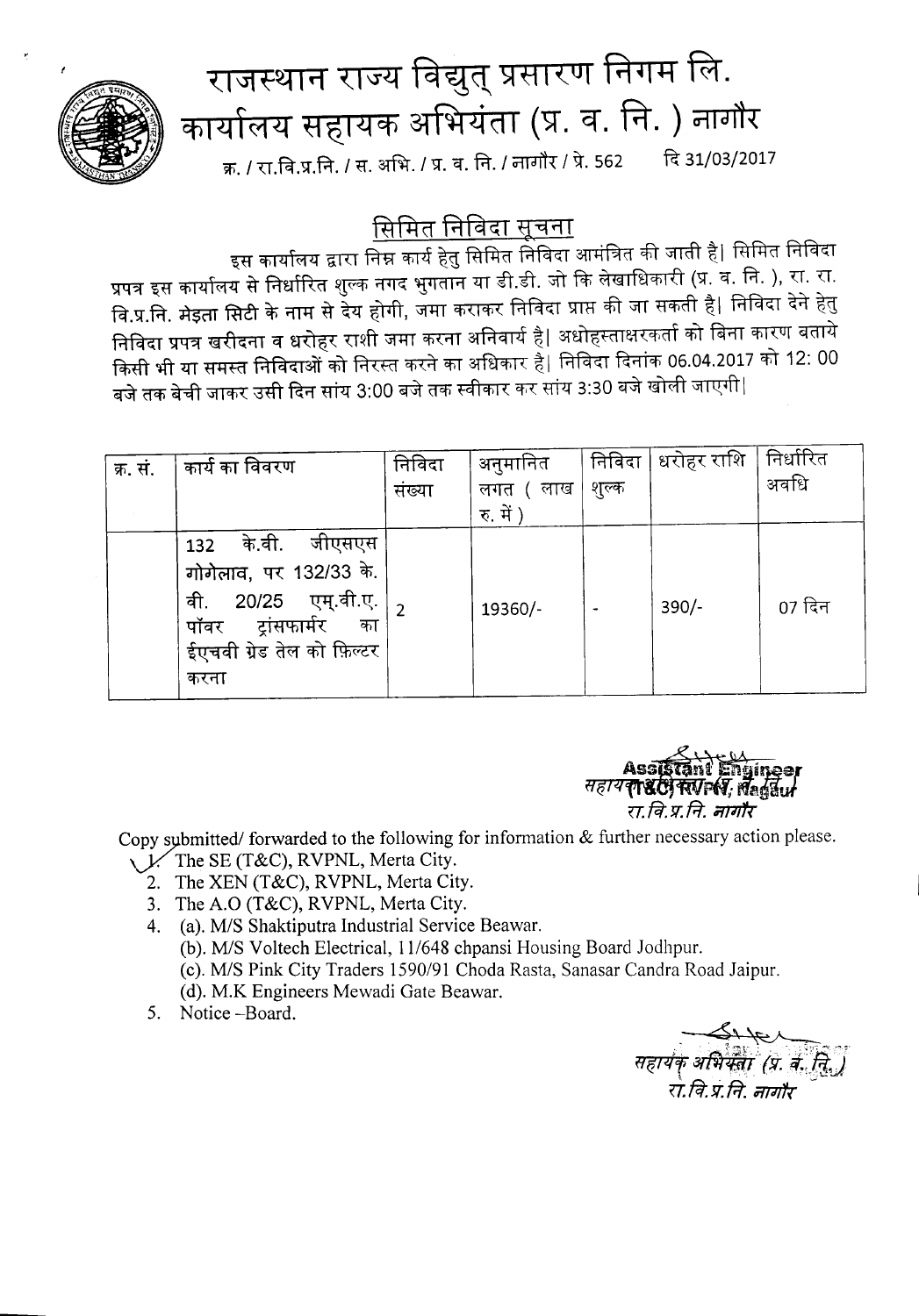## *RAJASTHANRAJYA VIDYUTPRASARANNIGAMLIMITED (An ISO 9001:2008 Certified Company) (Regd. Office: Vidyut Bhawan Janpath Jaipur 302005) Email: aen.tnc.nagaur@rvpn.co.lIl* OFFICE OF THE ASSISTANT ENGINEER (T&C), RVPNL, Nagaur

## G" *SCHEDULE FOR OIL FILTERATION WORK* OF *132133 KV, 20125MVA TRANSFORMER AT* 132 *KV GSS Goge/aw (Nagaur)*

Name of office - AEN (T&C), RVPNL, Nagaur.

Location of oil Filtration: Newly construction 132 KVGSS, RVPNL, Gogelaw

| S No | Description of the work                                                                                                                                                                                                                 | Quantity              | Rate<br>(approx.)    | Amount   |
|------|-----------------------------------------------------------------------------------------------------------------------------------------------------------------------------------------------------------------------------------------|-----------------------|----------------------|----------|
|      | Filtration of Transformer oil of 132/33 KV,<br>Power<br>20/25 MVA Aditya Make<br>Transformer at 132 KV GSS Gogelaw<br>by providing high vacuum<br>(Nagaur)<br>Filtration machine (Appx.) and oil testing<br>kit having 100 KV capacity. | KL<br>16.0<br>(Appx.) | 1.21<br>per<br>liter | 19360.00 |

(Rs.Nineteen Thousand Three Hundred Sixty Only)

## SCOPE OF THE WORK

- 1. The contractor will have arrange Filtration of about 16 KL of transformer oil at our site of 132 KV GSS, RVPNL, Gogelaw by providing high vacuum Filtration machine and oil testing kit, having 100 KV capacities.
- 2. Filtration of oil in Transformer Tank or in separate tank as the case may be and Filling in transformer up to mark level in conservator.
- 3. Circulation of oil through filter plant in transformer till they require BDV and PPM achieved i.e., BDV above 80 KV and PPM less than 10 or as per latest IEC.
- 4. After all above process the oil shall be top up, up to mark level in Conservator.
- 5. For carrying out above said work, the contractor will have to arrange his own Filtration machine.
- 6. After receiving W.O. the contractor shall have to depute his working team with Filtration Machine and T&P within 7 days.
- 7. Required electricity for above said work shall be provided by the RRVPNL, free of cost to the Contractor.
- 8. Oil tank, required of suitable capacity would be provided by the RRVPNL, at site.